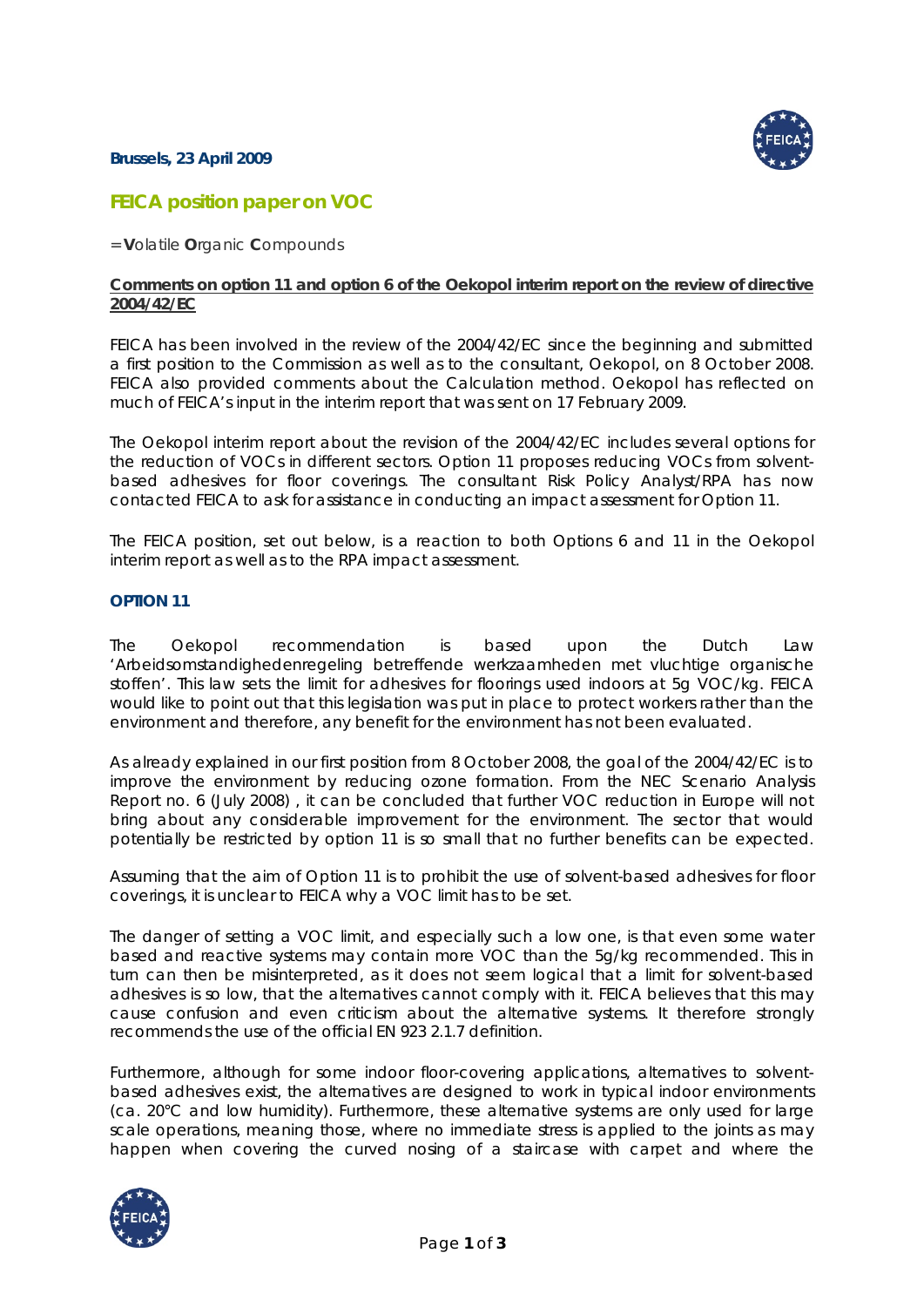substrates are air-permeable. Any restrictions would therefore, need to allow for exceptions where, solvent-based adhesives remain the only viable solution.

Therefore, FEICA would like to suggest:

- To use the official EN definition of solvent-based adhesives (EN 923 2.1.7);
- To limit the restrictions to non-humid environments at 20°C and
- To provide for exemptions for certain applications as explained below.

#### **INDOOR FLOORING APPLICATIONS WITHOUT ALTERNATIVES TO SOLVENT-BASED ADHESIVES**

Notwithstanding the existing alternatives to solvent-based adhesives for bonding floor coverings indoors (ca. 20°C and no humidity), there are certain applications in which these alternatives present problems. These problems are mainly related to the slow drying of the alternative systems, which becomes even more problematical when the substrates are not permeable to air, and/or where there is no immediate tack.

The applications concerned include:

- Curved floorings, such as staircases with curved step nosing Because the flooring will not stay in place until the adhesive is dry; (i.e. stress is applied to the joints):
- Skirting and cove bases Because they will not stay in place long enough for the adhesives to dry (i.e. stress is applied to the joints);
- Rubber or PVC baseboards homogeneous-heterogeneous PVC, cushion vinyl and non porous substrate like metal Because these are non air-permeable substrates and the baseboards will not stay in place long enough for the adhesives to dry.

# **OPTION 6: ASSESSMENT OF INCLUSION OF ISO11890-1:2007 FOR VOC CONTENT DETERMINATION IN ANNEX III**

FEICA would also like to comment on option 6 of the Oekopol Interim report which relates to the inclusion of the ISO 11890-1:2007 method for VOC content determination.

It is understandable that, wherever possible, the least expensive method of accurately determining the VOC level is desirable. Annex 3 of Directive 2004/42/EC prescribes only ISO 11890-2 for the determination of the VOC content of all coatings not containing reactive diluents. ISO 11890-2 itself provides additional information and states that 11890-2 is preferred if the expected VOC content is greater than 0,1 % by mass and less than about 15 % by mass.

It then goes on to say that when the VOC content is greater than about 15 % by mass, the less complicated method given in ISO 11890-1; may be used. One could therefore infer that this was also already applicable for Directive 2004/42/EC, even though it is not directly referred to.

It is important to understand that ISO 11890-1 is only applicable for products with a VOC content > ca. 15% by mass and is not suitable for lower VOC products. Even then, it is given as an optional test procedure. If ISO11890-1 is to be included directly in Directive 2004/42/EC, it should be written in an identical format to the reference given in ISO11890-2. There should be no suggestion that as it is a lower cost method, then it could be used for all products and ISO11890-2 should still be the preferred recommended method.